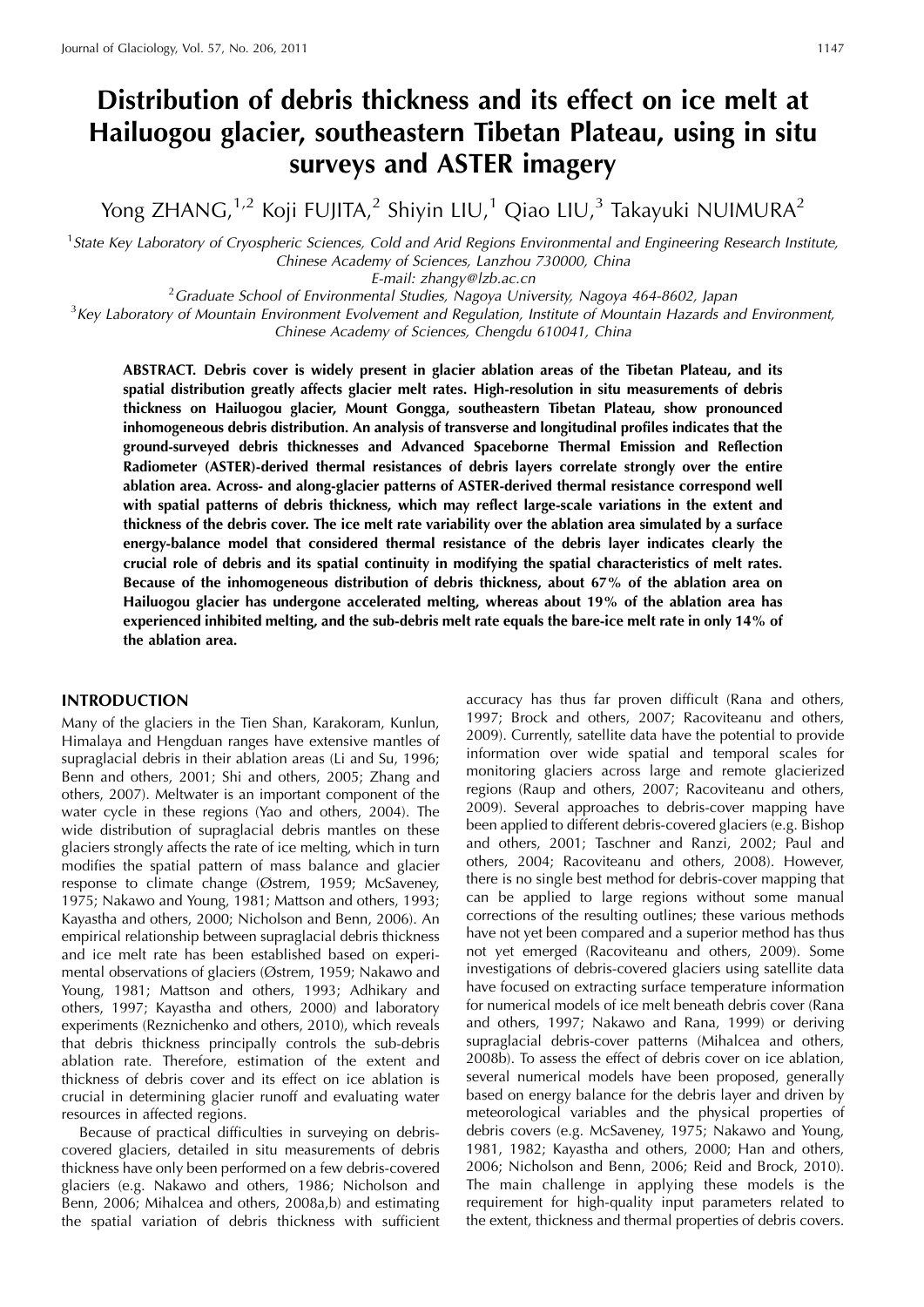

**Fig. 1.** Map of the ablation area of Hailuogou glacier on the eastern side of Mount Gongga, southeastern Tibetan Plateau. The colour image is a false-colour Advanced Spaceborne Thermal Emission and Reflection Radiometer (ASTER) image acquired on 18 January 2009. The location of the automatic weather station (AWS) is marked. Dashed lines (P1–P5) are transverse and central line profiles along which debris thickness was measured. GAEORS: Gongga Alpine Ecosystem Observation and Research Station.

Field determinations of such parameters are especially problematic on debris-covered glaciers. For this reason, the parameter of 'thermal resistance' was proposed, defined as the debris thickness divided by the thermal conductivity of the debris layer (Nakawo and Young, 1981, 1982). Some studies have been conducted to derive the distribution of thermal resistance from satellite remote-sensing data (Rana and others, 1997; Nakawo and Rana, 1999; Suzuki and others, 2007). However, the representativeness of thermal resistance as debris thickness has not been confirmed and the performance of a surface energy-balance model that accounts for the thermal resistance of the debris layer has only been validated with hydrographs.

This study had the following goals. First, we investigated the spatial distribution of debris thickness throughout the ablation area of Hailuogou glacier, southeastern Tibetan Plateau, based on detailed in situ survey data and recent satellite images. High-resolution in situ survey measurements of debris thickness were compared with the spatial pattern of thermal resistance derived from satellite images to assess the validity of applying thermal resistance as a proxy for debris-thickness distribution. Second, to understand the role of debris thickness in spatial variability of melt rate, the ice melt rate of the entire ablation area was estimated by a surface energy-balance model that took thermal resistance of the debris layer into account and was forced using daily

mean meteorological variables. Model performance was evaluated by comparing calculated melt rates with subdebris melt rates measured by ablation stakes. The findings highlight the role of spatial variability in debris thickness in the spatial characteristics of ice melt and its correlated processes on a debris-covered maritime glacier. Such work is a necessary first step toward understanding mass-balance variation of the debris-covered maritime glacier and its response to climate changes in the Tibetan Plateau.

## **STUDY AREA**

Hailuogou glacier is the longest maritime glacier located on the eastern side of Mount Gongga (29°35.6' N, 101°56.7' E; Fig. 1). The glacier has an area of  $\sim$ 25.7 km<sup>2</sup>, a length of 13.1 km and an altitude range of 2901–7556 m a.s.l. (Shi and others, 2005), generally flowing eastward. Below an icefall (3650–4980 m a.s.l.; Fig. 1), debris covers most of the glacier tongue due to high rates of debris supply from mixed ice/ snow/rock avalanching from the icefall and surrounding rock walls through frost weathering processes and structural rockfalls (Li and Su, 1996). The surface debris consists primarily of granite, metasandstone and slate dust, silts, sands, gravels, rocks and boulders, with primary mineral components including quartz, potassium feldspars (in the form of orthoclase and microcline), feldspars (albite,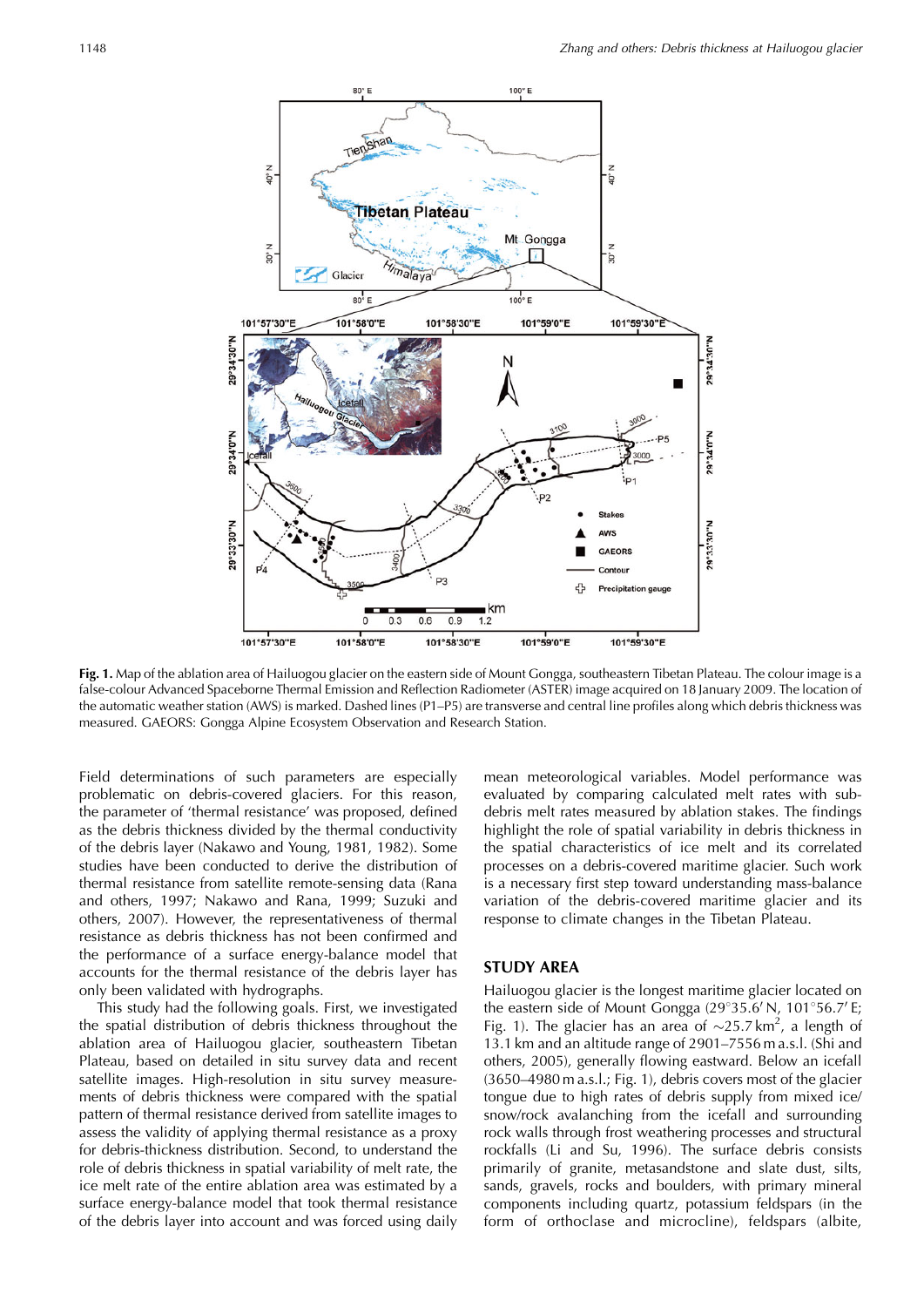

**Fig. 2.** Distribution of debris thickness at different elevations in the ablation area of Hailuogou glacier. Inset shows the method of in situ surveys of debris thickness in the ablation area during the summer of 2009.

calcium-rich albite), micas (muscovite, biotite, phlogopite) and carbonates (calcite) (Li and Su, 1996). The dominant climatic influences on the glacier are the southeast monsoon in summer and westerly circulation in winter (Li and Su, 1996; Su and others, 1996). The glacier receives abundant average annual precipitation (average value of  $\sim$ 1.9 m w.e. for 1988–2004 at the terminus) of which summer precipitation (May–October) accounts for  $\sim$ 80% of the annual total. The average annual temperature at the terminus was 4.1 $\degree$ C over the period 1988–2004 (Zhang and others, 2010).

Zhang and others (2010) assessed the nature of multidecadal changes in surface elevation and ice velocity below the icefall, based on digital elevation models created for different periods and in situ differential GPS survey data. The authors determined that the glacier below the icefall thinned by  $1.1 \pm 0.4 \text{ m a}^{-1}$  during 1966–2009 and the average summer ice velocity in 2008 had undergone a significant reduction compared with that of the 1980s. The terminus receded at a rate of 12.7 m  $a^{-1}$  during 1966–89 (Su and others, 1992) and at a rate of  $27.4$  m a<sup>-1</sup> during 1998– 2008 (Zhang and others, 2010).

# **DATA**

### **In situ survey data**

Extensive in situ surveys of debris thickness were conducted during the summer of 2009 across the altitudinal range 2900–3600 m a.s.l. A total of 300 points were surveyed over the entire ablation area. At each measurement site, we excavated the debris cover until reaching glacier ice (Fig. 2). We then laid a straight edge across the top of the hole and measured the vertical distance from the ice surface to the top of the debris cover (at the straight edge). If the supraglacial debris was <20 cm thick, at least three holes were measured at each site. Using these data, transverse and longitudinal profiles were constructed across representative areas of the glacier (Fig. 1), each based on eight or more samples obtained by excavation.

Ablation data were collected during the summer of 2008 using 27 ablation stakes drilled into the glacier at different elevations (Fig. 1). The stakes were arranged in one central

**Table 1.** Specifications of instruments at the automatic weather station operated in the upper region of the ablation area of Hailuogou glacier

| Parameter                                       | Sensor type                                     | Accuracy                                                                  |  |
|-------------------------------------------------|-------------------------------------------------|---------------------------------------------------------------------------|--|
| Air temperature, T                              | HMP45AC Vaisala                                 | $\pm 0.2$ °C (T=20°C);<br>$\pm 0.4^{\circ}$ C (T=-20°C)                   |  |
| Relative humidity, rh                           | HMP45AC Vaisala                                 | $\pm 2\%$ (rh < 90%);<br>$\pm 3\%$ (rh > 100%)                            |  |
| Solar radiation<br>Wind speed<br>Wind direction | Kipp & Zonen CNR1<br>Met One 014<br>Met One 024 | $\pm 10\%$ for daily totals<br>$\pm 0.15$ m s <sup>-1</sup><br>$+5^\circ$ |  |
|                                                 |                                                 |                                                                           |  |

longitudinal profile (mainly east–west) and six transverse profiles (north–south). Readings were taken at 7 day intervals.

An automatic weather station (AWS) operated in the upper region of the ablation area at  $\sim$ 3550 m a.s.l. (Fig. 1). At this site, the surface is relatively flat and homogeneous. The AWS was installed in April 2008, and the data were analyzed for the period 13 May 2008 to 9 August 2009. Sensor specifications are listed in Table 1. Air temperature, relative humidity, wind speed and wind direction were measured at 2.0 and 4.0 m above the glacier surface. A radiation sensor measured the incoming and reflected solar radiation at 1.5 m above the glacier surface. A Campbell Scientific CR10x data logger stored 10 min averages of all the above variables. This study also used precipitation and temperature data from a precipitation gauge T-200 located at the glacier margin (3500 m a.s.l.; Fig. 1) for the period 1 October 2008 to 9 August 2009 and from a sub-alpine observatory (Gongga Alpine Ecosystem Observation and Research Station, GAEORS) for the period 13 May to 30 September 2008, 1.5 km from the terminus (3000 m a.s.l.; Fig. 1). All variables were compiled to daily values.

#### **ASTER data**

Two orthorectified imageries of the Advanced Spaceborne Thermal Emission and Reflection Radiometer (ASTER) on NASA's Terra satellite with a spatial resolution of 90 m were used for this analysis, obtained on 17 December 2008 and 18 January 2009 (1158 h local time). The imageries were generated and distributed as Level 3A01 products by the ASTER Ground Data System (ASTER GDS) at the Earth Remote Sensing Data Analysis Center (ERSDAC) in Japan (Fujisada and others, 2005; www.gds.aster.ersdac.or.jp/gds\_ www2002/exhibition\_e/a\_products\_e/a\_product2\_e.html). The location of the images was affine-transformed by referring to a topographical map, and the root-mean-square error (rmse) of the affine transformation was within 15 m (Zhang and others, 2010).

#### **METHODS**

#### **Energy-balance model**

The energy balance at the debris surface is expressed as

$$
R_n + H + \text{LE} + P + G = 0,\tag{1}
$$

where  $R_{n}$ , H, LE, P and G are net radiation flux, net sensible heat flux, net latent heat flux, heat flux by rain on the surface and conductive heat flux into the debris layer, respectively. All terms were taken to be positive towards the debris surface  $(W m^{-2})$ .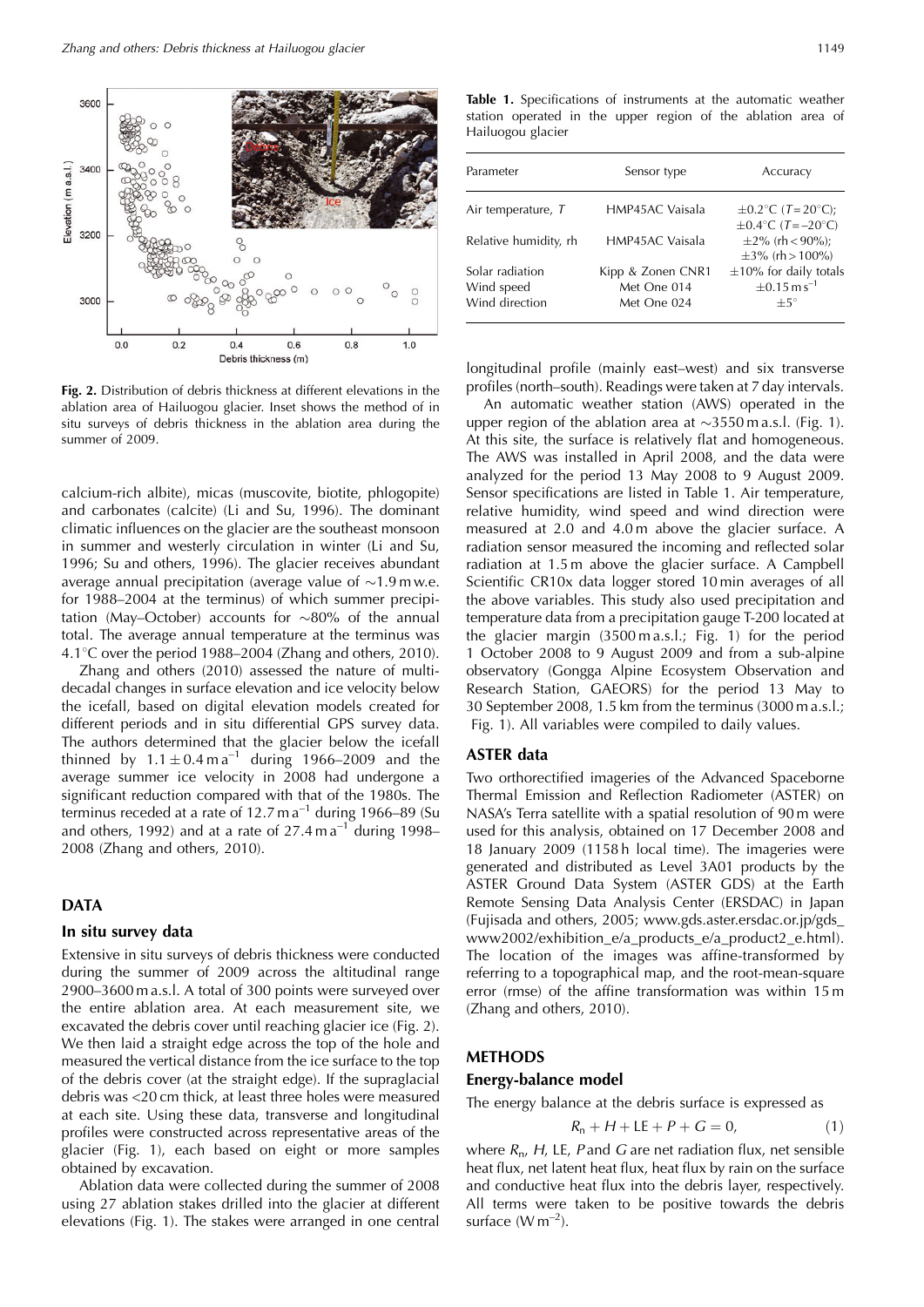# Net radiation

The net radiation flux, which consists of short- and longwave radiations, is given by

$$
R_n = (1 - \alpha)R_S + R_L - \varepsilon \sigma (T_s + 273.2)^4, \tag{2}
$$

where  $R<sub>S</sub>$  is downward shortwave radiation,  $R<sub>L</sub>$  is downward longwave radiation,  $\alpha$  is albedo,  $\varepsilon$  is the emissivity of the debris surface (taken to be 1),  $\rho$  is the Stefan–Boltzmann constant (5.67  $\times$  10<sup>-8</sup> W m<sup>-2</sup> K<sup>-4</sup>) and T<sub>s</sub> is the surface temperature of the debris  $(°C)$ . Here, upward longwave radiation was calculated from the Stefan–Boltzmann law and downward longwave radiation was calculated from air temperature, relative humidity and the ratio of downward shortwave radiation to that at the top of the atmosphere using an empirical scheme (Kondo, 1994).

## Turbulent heat fluxes

Turbulent sensible and latent heat fluxes are calculated using the bulk method, expressed as follows:

$$
H = c_a \rho_a C U (T_a - T_s), \tag{3}
$$

$$
LE = I_{\rm e}\rho_{\rm a}CU\bigg(\frac{\text{rh}}{100}q(T_{\rm a})-q(T_{\rm s})\bigg),\tag{4}
$$

where  $c_a$  is the specific heat capacity of air (1006 J kg<sup>-1</sup> K<sup>-1</sup>),  $\rho_a$  is the density of air (kg m<sup>-3</sup>), C is the bulk coefficient for sensible and latent heat (0.002), U is wind speed (m s<sup>-1</sup>),  $T_a$ is air temperature ( $\degree$ C), rh is relative humidity,  $l_e$  is the latent heat of the evaporation of water  $(2.50 \times 10^6)$  kg<sup>-1</sup>) and q is saturated specific humidity ( $kg \log^{-1}$ ). This latter value was calculated as a function of air temperature using the empirical equations presented by Kondo (1994):

$$
q = \frac{0.622(e/p_a)}{1 - 0.378(e/p_a)},
$$
\n(5)

where  $p_a$  and e are air and vapour pressure (Pa) respectively.

#### Heat flux supplied by rain

The heat flux supplied by rain is often ignored in debriscovered glacier studies because it tends to be extremely small in comparison with other heat fluxes. Therefore, relatively few studies have considered the effect of rain on ice melt rates (e.g. McSaveney, 1975; Sakai and others, 2004; Hock and Holmgren, 2005; Reid and Brock, 2010; Reznichenko and others, 2010). Here the energy supplied by rain, P, is calculated by an equation suggested by Hay and Fitzharris (1988) and Hock and Holmgren (2005):

$$
P = \rho_{\rm w} c_{\rm w} w (T_{\rm r} - T_{\rm s}), \tag{6}
$$

where  $\rho_w$  is the density of water (999.7 kg m<sup>-3</sup>),  $c_w$  is the specific heat capacity of water  $(4181.3) \text{ kg}^{-1} \text{K}^{-1}$ ), w is the rainfall rate in m s<sup>-1</sup> and  $T_r$  is the rainfall temperature (°C; assumed to be equal to air temperature).

### Calculating sub-debris ice melt rate

The only heat flux considered to reach the glacier ice is the conductive heat flux with the simplifying assumption of a linear temperature profile within the debris layer and the constant heat flux stored in the debris layer from day to day (e.g. Kraus, 1975; Nakawo and Young, 1981; Nicholson and Benn, 2006). Therefore, the heat flux used for ice ablation,  $Q<sub>m</sub>$ , can be calculated as

$$
Q_{\rm m} = G = \frac{(T_{\rm s} - T_{\rm i})}{R},\tag{7}
$$

where R is thermal resistance of the debris layer ( $m^2$  K W<sup>-1</sup>) and  $T_i$  is the temperature at the ice-debris surface (°C). Previous investigations on Hailuogou glacier showed that the ice temperature is approximately  $0^{\circ}$ C at the ice-debris surface (Li and Su, 1996; Su and others, 1996).

Following from the above, the sub-debris melt rate, M  $(m w.e. d^{-1})$ , was calculated as

$$
M = \frac{Q_{\rm m}}{\rho_{\rm i} L_{\rm f}},\tag{8}
$$

where  $\rho_i$  is the density of ice (900 kg m<sup>-3</sup>) and  $L_f$  is the latent heat of fusion  $(3.34 \times 10^{-5} \text{ J kg}^{-1})$ .

As shown in Equations  $(2–7)$ , all energy-balance components, except the shortwave radiation term, are determined explicitly from the debris surface temperature,  $T_s$ . The debris surface temperature can be calculated numerically by iteration, a technique often used in similar studies for different debris-covered glaciers (Nicholson and Benn, 2006; Reid and Brock, 2010). The resulting daily mean surface temperature is then used to calculate the rate of ice melt from Equations (7) and (8) for prescribed thermal resistance of the debris layer.

To solve the system of Equations (1–8), our model requires albedo, thermal resistance and daily mean meteorological variables (air temperature, relative humidity, wind speed and solar radiation). The surface albedo and thermal resistance of the debris layer were estimated using ASTER data, while the latter variables were 24 hour mean values measured in the summer of 2008.

#### Calculating bare-ice melt rate

To quantify the effect of the spatial distribution of debris thickness, the bare-ice melt rate,  $M'$  (m w.e.  $d^{-1}$ ), can be calculated as

$$
M' = \frac{1}{\rho_i L_f} (R_n + H + \text{LE} + P), \tag{9}
$$

where all heat fluxes are calculated using the same equations described above and the downward conductive flux is considered negligible. The albedo of bare ice was derived from ASTER data obtained on 18 January 2009, set to 0.3.

#### **Thermal resistance of a debris layer**

Thermal resistance of a debris layer, which is defined as debris thickness divided by the thermal conductivity of the debris layer (Nakawo and Young, 1981, 1982), is expressed as

$$
R = \frac{h}{\lambda},\tag{10}
$$

where H and  $\lambda$  are debris thickness and the thermal conductivity of the debris layer, respectively.

Note that field determinations of the thickness and thermal conductivity of the debris layer are especially time-consuming and not practical on glaciers. Therefore, thermal resistance of debris layers on Hailuogou glacier was calculated from the surface temperature derived from the thermal infrared (TIR) bands of ASTER and the net radiation estimated from the visible/near-infrared (VNIR) bands of ASTER and US National Centers for Environmental Prediction (NCEP)/US National Center for Atmospheric Research (NCAR) reanalysis data that corresponded to the nearest time and location of ASTER acquisition. A schematic diagram of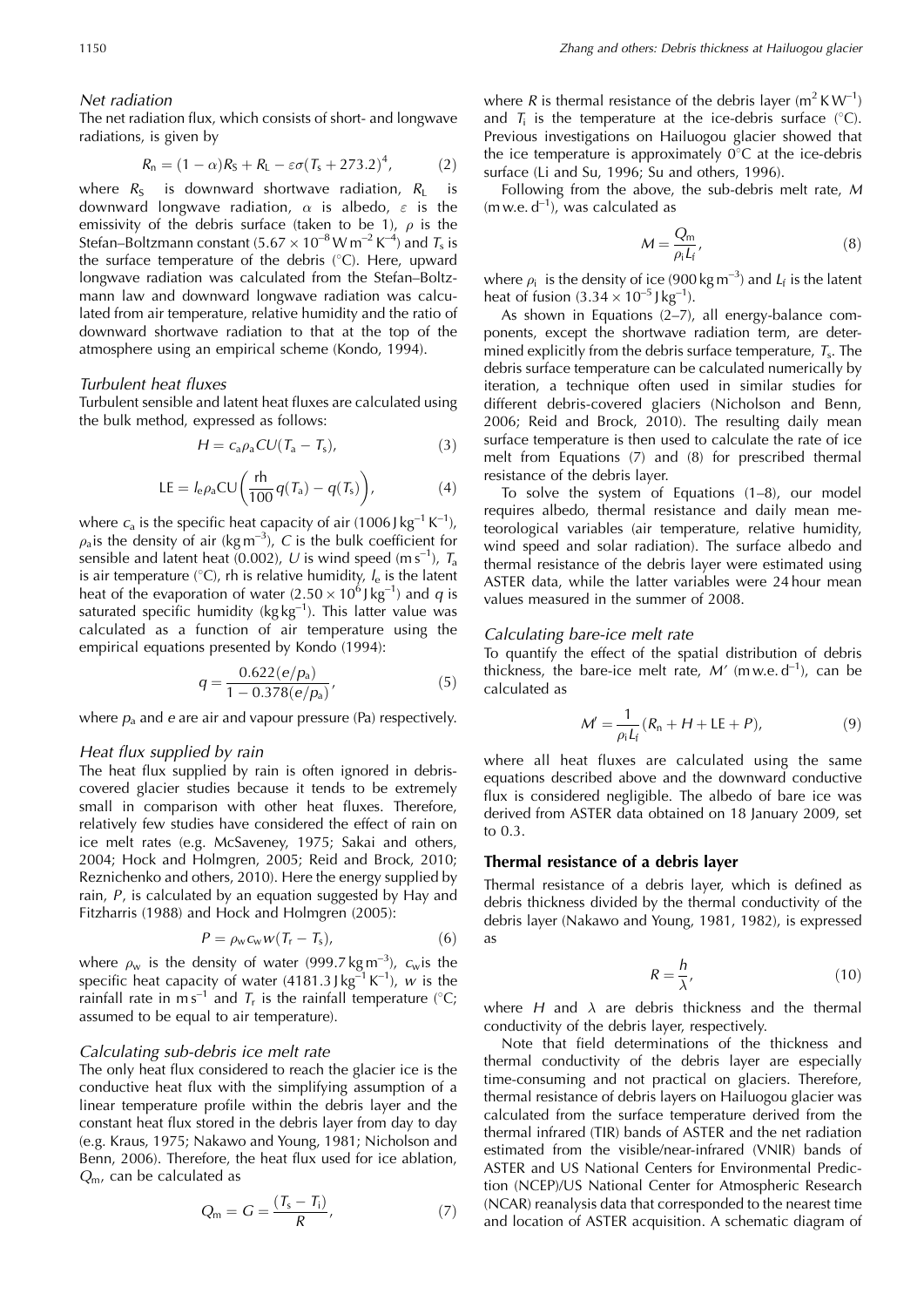Table 2. Meteorological conditions at 1200h on 17 December 2008 and 18 January 2009. T, rh, U and P are the air temperature, relative humidity, wind speed and precipitation, respectively

| Date             | Р   |                         | rh            | $\iota$           |
|------------------|-----|-------------------------|---------------|-------------------|
|                  | mm  | $\ ^{\circ}\mathcal{C}$ | $\frac{0}{0}$ | $\text{m s}^{-1}$ |
| 17 December 2008 | 0.0 | 5.7                     | 11.2          | 0.60              |
| 18 January 2009  | 0.0 | 1.8                     | 29.9          | 0.75              |

the method is shown in Figure 3b. As can be seen in Figure 3b, the average brightness temperature was calculated from five TIR bands of ASTER and used as the surface temperature on the glacier. Spectral reflectance at the top of the atmosphere in VNIR bands of ASTER was averaged to estimate broadband albedo. The ASTER-derived surface temperature and albedo associated with surface downward radiation fluxes from NCEP/NCAR reanalysis data (Kalnay and others, 1996) that corresponded to the nearest time and location of ASTER acquisition were used to calculate thermal resistances of debris layers on the glacier (Fig. 3). The pixel size of the ASTER image is 90 m and thermal resistance was calculated using the same resolution.

This approach is based on the fact that the net radiation is usually the dominant heat source on Himalayan debriscovered glaciers and the contribution of the turbulent heat fluxes to the total energy balance can be neglected (Kayastha and others, 2000; Takeuchi and others, 2000; Suzuki and others, 2007). Also, we found the same characteristic of the energy balance at the debris-covered surface on Hailuogou glacier. The uncertainties of this approach, which neglects the turbulent heat fluxes in the energy-balance calculation and uses multitemporal ASTER data, were evaluated by Suzuki and others (2007). They found that these uncertainties are unlikely to affect the spatial pattern of thermal resistance. Although shading of solar insolation by surrounding mountains may not affect thermal resistance of the debris layer, the presence of water in the debris layer affects thermal resistances (Suzuki and others, 2007). Therefore, two ASTER imageries were used on 17 December 2008 and 18 January 2009 (1158 h local time). Note that precipitation from May to October on Hailuogou glacier accounts for  $\sim$ 80% of the annual total (Zhang and others, 2010), i.e. only a small amount of precipitation falls in winter (November–April). According to the meteorological data observed at the AWS and precipitation gauge (Table 2), there was clear sky without precipitation at the time of ASTER acquisition. Therefore, the debris surface could be considered to be dry in the calculation of thermal resistance.

Previous studies have found that the thermal resistance of the debris layer at a specific site can usually be regarded as constant in a melting season on debris-covered glaciers (Rana and others, 1997; Nakawo and Rana, 1999; Suzuki and others, 2007). ASTER-derived thermal resistances are available for 2008 and for 2009 for comparison at the same pixels on Hailuogou glacier. We found that although ASTERderived thermal resistances are instantaneous, thermal resistances derived from the independent data are not significantly different. The overall correlation coefficient between thermal resistances in 2008 and those in 2009 is



**Fig. 3.** (a) ASTER VNIR band imagery on 18 January 2009. (b) Schematic diagram of the method of calculating thermal resistance.

0.88 (significance level  $p < 0.001$ ). This finding is in agreement with Suzuki and others (2007), who found that there is little difference in thermal resistances derived from the independent data. Thermal resistances of debris layers in the ablation area of Hailuogou glacier were therefore considered as constant in the melting season of 2008.

# **RESULTS AND DISCUSSION**

## **Spatial distribution of debris thickness**

Figure 2 shows the distribution of debris thickness at different elevations in the ablation area of Hailuogou glacier. The general trend is to increasing debris thickness with decreasing elevation (Fig. 2), although in some areas the spatial distribution is inhomogeneous because of crevasses, supraglacial ponds and ice cliffs. In situ survey data indicate that debris thickness increases from just several millimetres of patchy cover below the icefall to >1 m at the terminus; in some areas where piles of large rocks exist, the thickness reaches several metres.

The debris cover of Hailuogou glacier is clearly recognized in the ASTER VNIR band imagery (Fig. 3), which appears in grey in the imagery and is distinct from surrounding red-coloured vegetation. Figure 4 shows spatial variations in debris thickness and ASTER-derived thermal resistance along transverse profiles (Fig. 1) that are representative of the main sectors of the glacier (terminus, and central and upper parts of the ablation area) and the longitudinal profile (Fig. 1) that records continuous central flowline variation. The variation in debris thickness is pronounced in profiles P1 and P2, whereas it is subdued in profiles P3 and P4. In profile P1, debris is thicker at the southern and northern lateral margins of the glacier than in the central part. Across profiles P2–P4, debris thickness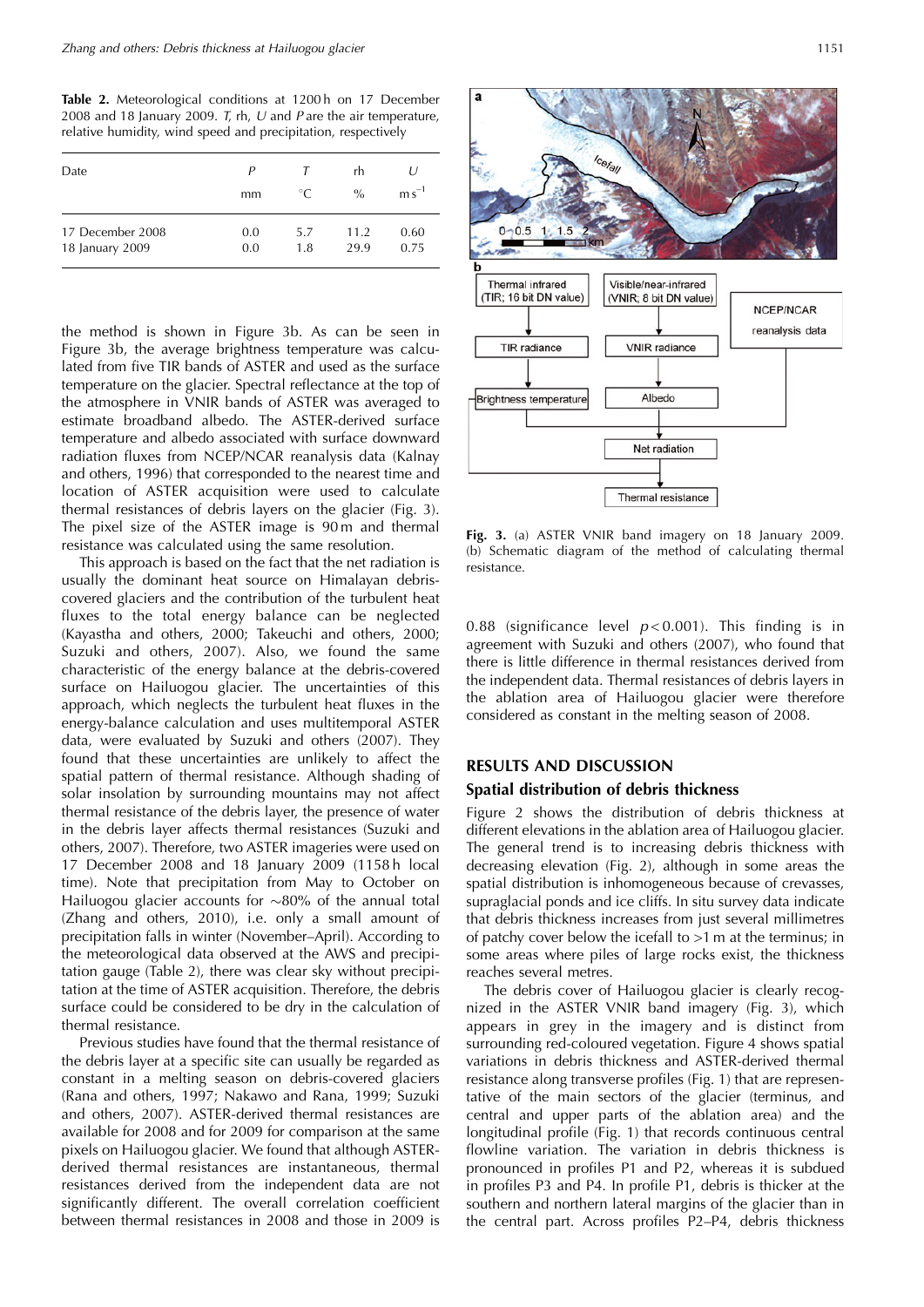

**Fig. 4.** Transverse and longitudinal profiles of debris thickness (points) and ASTER-derived thermal resistance (lines): (a) P1 (3000 m a.s.l.), (b) P2 (3150 m a.s.l.), (c) P3 (3380 m a.s.l.), (d) P4 (3550 m a.s.l.) and (e) P5 (see Fig. 1 for profile locations). S and N denote the southern and northern parts of the ablation area, respectively. The dashed line represents the northern boundary of the glacier.

shows a gradual increase with increasing distance from the southern lateral margin of the glacier (Fig. 4).

Detailed field surveys of debris thickness on glaciers are particularly time-consuming and challenging. Therefore, we attempted to use the thermal resistance of the debris layer as a proxy for debris thickness on Hailuogou glacier. In Figure 5a the relation between debris thickness and ASTERderived thermal resistance is shown. Debris thickness correlated well with thermal resistance, yielding a correlation coefficient of  $r = 0.61 (p < 0.001)$ , although some scatter occurs in the data (Fig. 5a). The transversal profiles (P1–P4) showed a general trend in which ASTER-derived thermal resistance increased toward the northern lateral margin, which corresponded well to the transverse distribution of known debris thickness on the glacier. Across profiles P1 and P2, the variation of thermal resistance is pronounced due to the inhomogeneous distribution of debris thickness, which varies from a few centimetres to >1 m (Fig. 4a and b). In contrast, debris thickness variation is small in profiles P3 and

**Table 3.** ASTER-derived thermal resistances along the transverse profiles on and outside the glacier. Unit is  $10^{-2}$  m<sup>2</sup> KW<sup>-1</sup>

|                                       | Profile        |                |            |            |
|---------------------------------------|----------------|----------------|------------|------------|
| Region                                | P <sub>1</sub> | P <sub>2</sub> | P3         | P4         |
| On the glacier<br>Outside the glacier | 4.0<br>5.9     | 4.5<br>5.0     | 2.4<br>6.0 | 0.8<br>5.4 |

P4, which corresponded well to the variation of thermal resistance (Fig. 4c and d). Along a central flowline (P5; Fig. 1), thermal resistance showed a gradual increase downglacier, consistent with the surveyed debris thickness; these variations reflected the down-glacier transition from patchy thin debris to thick continuous debris cover (Fig. 4e). Overall, ASTER-derived thermal resistance reflected the known broad-scale variations in debris thickness.

The spatial distribution of ASTER-derived thermal resistance is illustrated in Figure 6a. Relatively high values of thermal resistance were found at the northern lateral margin of the glacier  $(\sim]3000-3300 \text{ m a.s.}$  where the debris cover is thick and continuous; lower values occurred mainly below the icefall, where the debris cover is thin and discontinuous (Fig. 6a). A low value of thermal resistance was also found at the southern lateral margin  $(\sim]3000-$ 3200 m a.s.l.), which is attributed mainly to the complex pattern of surface types in this area (e.g. ice cliffs, supraglacial ponds, bare ice surface and debris-covered surface). Comparison of ASTER-derived thermal resistances along the transverse profiles (Fig. 1) on and outside the glacier shows that thermal resistances of debris layers on the glacier are less than those outside the glacier (Table 3). The difference in thermal resistance on  $(4.2 \times 10^{-2} \text{ m}^2 \text{ K W}^{-1})$ and outside  $(5.4 \times 10^{-2} \text{ m}^2 \text{ K W}^{-1})$  the glacier is small in profiles P1 and P2. In contrast, the difference on  $(1.6 \times$  $10^{-2}$  m<sup>2</sup> KW<sup>-1</sup>) and outside (5.7  $\times$  10<sup>-2</sup> m<sup>2</sup> KW<sup>-1</sup>) the glacier is pronounced in profiles P3 and P4.

As noted above, we first compared the spatial distribution of debris thickness and the spatial pattern of ASTER-derived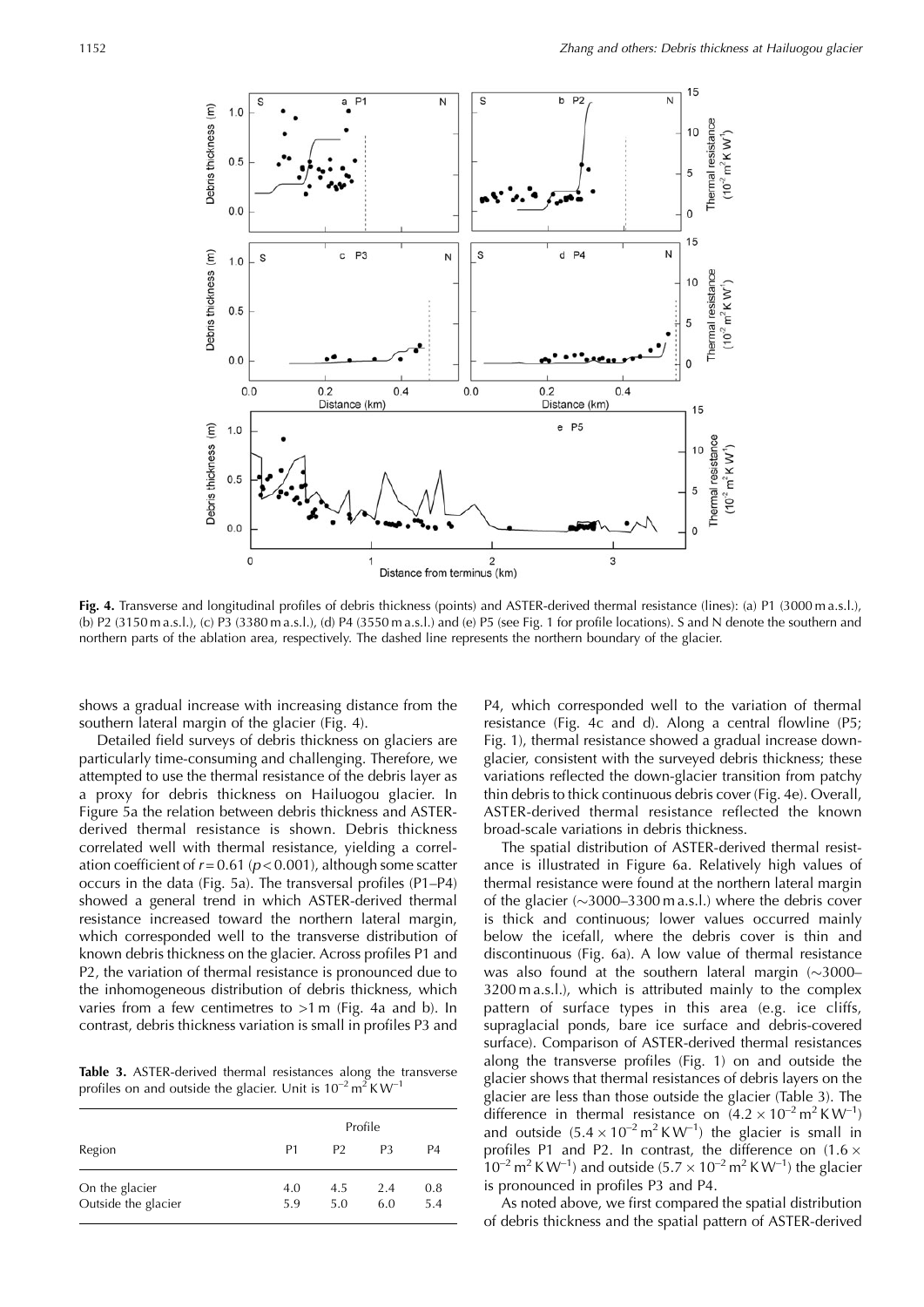

**Fig. 5.** (a) Relationship between surveyed debris thickness and ASTER-derived thermal resistance, (b) comparison of modelled and observed ice melt rates and (c) modelled and observed melt rates plotted against debris thickness for Hailuogou glacier. If an ASTER gridcell contained more than one survey point, the average debris thickness is used in (a). Error bars in (a) denote standard errors.

thermal resistance. Overall, the thermal resistance performed well in representing the general pattern of spatial variations in debris thickness on the glacier.

## **Role of debris thickness in ice-melting pattern**

The average value of debris thickness is 0.16 m in the ablation area, based on in situ debris thickness survey data during the summer of 2009. The debris-covered area accounts for 41% of the ablation area on Hailuogou glacier.



**Fig. 6.** Spatial distributions of (a) ASTER-derived thermal resistance (TR) value, (b) melt rate calculated by the presented model and (c) melt ratio defined as the sub-debris melt rate divided by the bare-ice melt rate at the same elevation in the ablation area of Hailuogou glacier.

To understand the role of debris thickness and its spatial continuity in modifying the spatial characteristics of ice melt rates, we present a surface energy-balance model for calculating sub-debris melt from daily mean meteorological variables (Equations (1–8)) in which thermal resistance of the debris layer is taken into account. Model performance was evaluated by comparing modelled melt rates with observations from ablation stakes. Observed and modelled melt rates are compared in Figure 5b. The overall correlation coefficient between observed and modelled melt rate at ablation stakes was  $0.82$  ( $p < 0.001$ ), although some points were plotted away from the slope = 1 line. A comparison of modelled and observed melt rates at different thicknesses of debris layer (Fig. 5c) revealed that simulations at different debris thicknesses were in good agreement with observed melt rates. This result confirms that a model that accounts for all components of the energy fluxes and thermal resistance of the debris layer can produce reliable estimates of ice melt rates beneath various debris thicknesses on an annual timescale.

In applying the model to the entire ablation area, the spatial distribution of the melt rate was derived from daily mean meteorological variables and ASTER-derived thermal resistance for the period 13 May to 5 October 2008 (Fig. 6b). The spatial resolution of the calculated melt rate distribution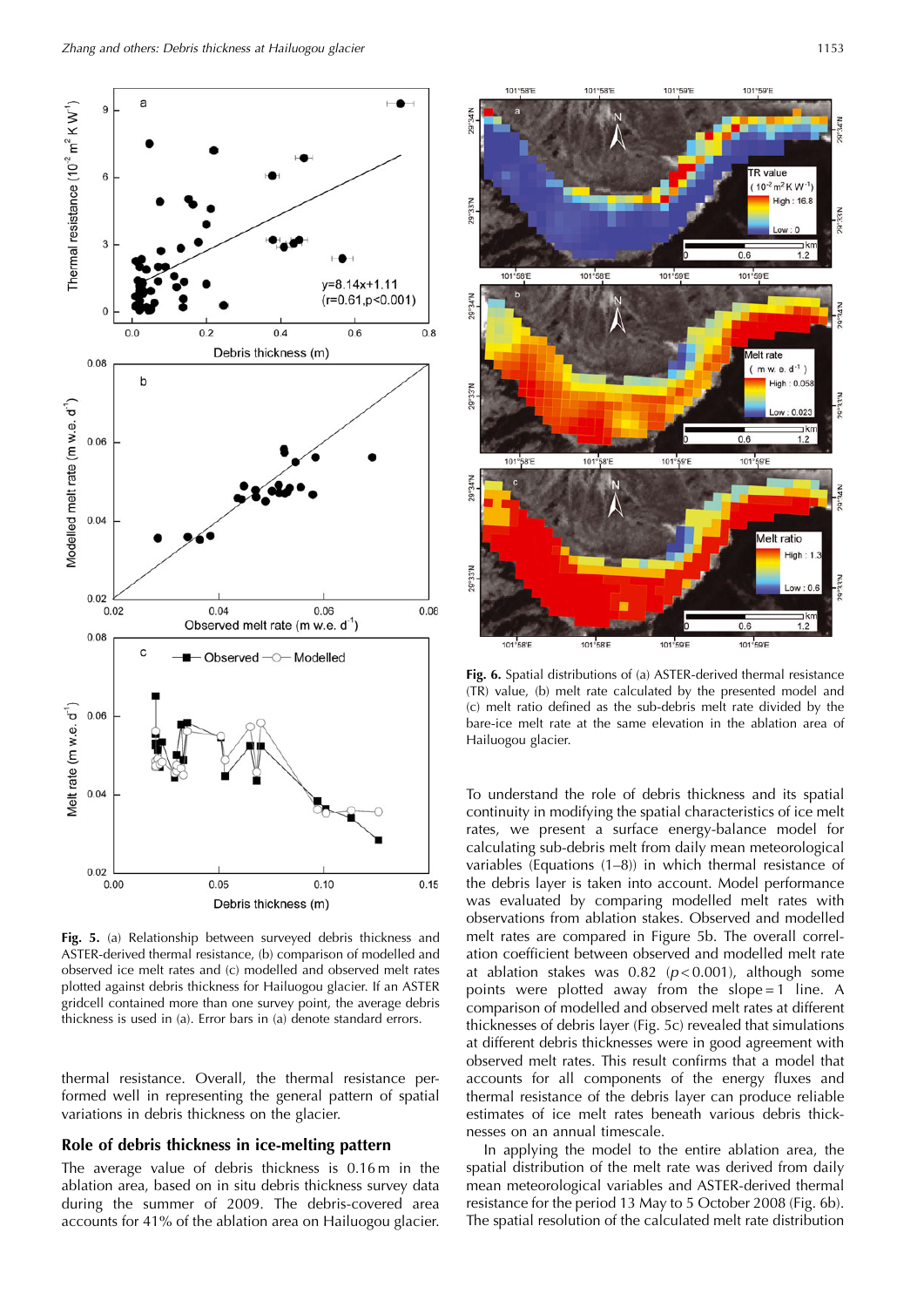

**Fig. 7.** Variation in the ablation gradient at debris-covered and debris-free ice for Hailuogou glacier.

was defined by a 90 m ASTER pixel size. The calculated melt rate in the ablation area ranged from a minimum of  $0.023$  m d<sup>-1</sup> to a maximum of  $0.058$  m d<sup>-1</sup>. Low melt rates were seen mainly at the northern lateral margin (3000– 3300 m a.s.l.), where the debris cover is thick and continuous, thereby insulating and preserving the underlying ice (Fig. 6b). High melt rates were found in two areas (Fig. 6b):  $(1)$  below the icefall  $(\sim]3450-3600$  m a.s.l.), where the debris cover is thin and patchy; and (2) at the southern lateral margin (3000–3200 m a.s.l.), an area with a wide distribution of coexisting large ice cliffs, supraglacial ponds, bare ice and debris cover. Ice cliffs are generally covered with only a thin layer of debris or dust, meaning that the melt rate is higher than on nearby debris-covered surfaces (Iwata and others, 1980; Sakai and others, 2000). In addition, the energy absorption at the supraglacial ponds is several times larger than at the surrounding debris-covered surface, resulting in accelerating ice melt (Sakai and others, 2000). Hence, these parts of the glacier are likely to make disproportionately large contributions to ablation; meanwhile, the debris layer becomes increasingly unstable due to the heterogeneous ablation in these parts of the glacier, releasing debris via occasional sluicing of debris down steep slopes. This process redistributes the debris upon the glacier surface (Iwata and others, 2000; Benn and others, 2001) and then modifies the spatial variability in the ice melt rate.

The altitude distribution of debris thickness (Fig. 2) also complicated the ablation gradient on the ablation area, making it completely different to that of debris-free ice (Fig. 7). The mean ablation gradient for debris-free ice was  $0.25$  m (100 m)<sup>-1</sup> calculated using Equation (9), assuming an entirely debris-free surface on the ablation area, whereas the ablation gradient for the real surface was reversed at  $0.9 \text{ m} (100 \text{ m})^{-1}$  below 3200 m a.s.l. and  $+0.6 \text{ m} (100 \text{ m})^{-1}$ above 3200 m a.s.l. (Fig. 7). The melt ratio was defined as the sub-debris melt rate, M, divided by the bare-ice melt rate at the same elevation, M', calculated by Equation (9). A melt ratio of 1.0 indicates that the ice melt rate beneath the debris layer equals that of bare ice, whereas a ratio >1.0 indicates that debris enhances the ice melt rate and a ratio  $<1.0$ indicates that debris inhibits the ice melt. The spatial distribution of the melt ratio clearly shows the crucial effect of debris thickness and its spatial continuity on ice melting in the ablation area (Fig. 6c). About 67% of the ablation area

has undergone accelerated melting, whereas about 19% of the ablation area has experienced inhibited melting. On only 14% of the ablation area does the sub-debris melt rate equal the bare-ice melt rate (Fig. 6c). The heterogeneous distribution of debris thickness results in marked spatial variability in the ablation regime on Hailuogou glacier.

### **Discussion**

In the case of debris-covered glaciers, the main challenge for glacial modelling is to acquire information on the extent, thickness and thermal properties of debris covers, especially at a regional scale. Reid and Brock (2010) (Fig. 6) reported that variation in debris thermal conductivity had a significant effect on the performance of their model and pointed out that although the average thermal conductivity for a debris layer can be estimated by observing data, it is difficult to quantify how it may vary with debris depth. Other studies have made similar findings (e.g. Han and others, 2006; Nicholson and Benn, 2006). In this study, the thermal resistance derived from ASTER data correlated well with ground-surveyed debris thickness (Fig. 5a), and a comparison of the distribution of supraglacial debris thickness and the spatial pattern of ASTER-derived thermal resistance validated the use of satellite-derived thermal resistance as a proxy for debris thickness over large areas (e.g.  $90 \text{ m} \times 90$ ) m). In addition, comparison of ASTER-derived thermal resistance in 2008 with that in 2009 at the same pixels indicates clearly that thermal resistances derived from the independent data are not significantly different. Therefore, the model described by Equations (1–8) calculates the ice melt rate beneath the debris directly from meteorological data and satellite-derived thermal resistance, without the need for the extent, thickness and thermal properties of debris covers, which possibly provides important insight into studying debris-covered glaciers.

The model described above is run with meteorological inputs from AWS sites. We ran it with measurements from just one site and, with the exception of air temperature, have not extrapolated to other areas. There may be an unquantifiable error caused by the above given that variations in altitude, aspect and shading result in very different meteorological data conditions. In addition, the water content of the debris layer may influence the model performance, which is difficult to determine for the entire debris-covered area due to the inhomogeneous structure of the debris layer (with dry rubble and boulders on top containing considerable air spaces, and smaller rubble and fine particles, which may often be saturated with water near the surface). The water content of the debris layer is unlikely to be known in any practical application of the model presented in previous studies (e.g. Nakawo and Young, 1981; Nicholson and Benn, 2006; Brock and others, 2010; Reid and Brock, 2010). Nicholson and Benn (2006) tackled the unknown nature of the water content of the debris by considering the two limiting cases: the debris cover being either completely dry or fully saturated. They found that modelled ice melt rates for dry debris were less than those for wet debris. This assumption is undoubtedly not the case in the real world. Our study does not take into account the effect of the water content of the debris layer since considering the effect of the water content must allow the physical properties of the debris layer to vary with depth, which would require detailed data on internal debris temperature and water content. This effect may explain why modelled melt rates were less sensitive to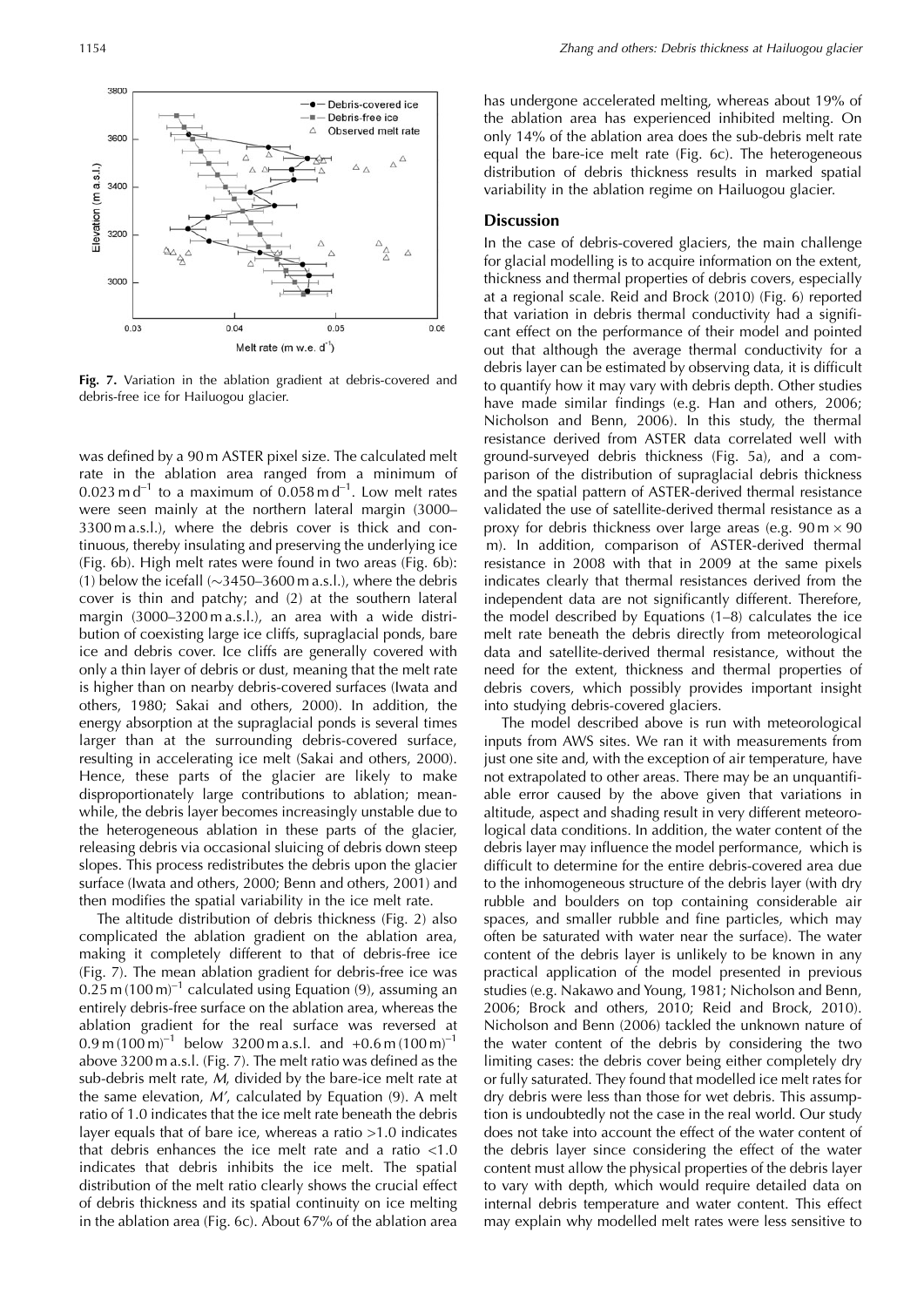

**Fig. 8.** (a) Relationship between surface energy-balance components and debris thickness at a given elevation and (b) relationship between surface energy-balance components and elevation for a debris layer with a thickness of 0.02 m for Hailuogou glacier.  $R_{n}$ , H, LE,  $P$  and  $G$  are net radiation flux, net sensible heat flux, net latent heat flux, heat flux by rain on the surface and conductive heat flux into the debris layer, respectively.

debris thickness than observations (Fig. 5c). This phenomenon should be a focus of future studies.

Note that ice ablation is controlled by the amount of energy supplied to the ice (Paterson, 1994), which is controlled in turn by the interplay between the surface energy balance (which determines energy received at the surface) and heat transfer processes through the debris layer (which determine the amount of energy reaching the ice interface) (Paterson, 1994; Benn and others, 2001). Figure 8a shows trends in the surface energy-balance components with increasing debris thickness, as calculated at five ablation stakes around 3150 m a.s.l. using the model described above. Overall, the net radiation is the main heat source at the debris surface and it is stable with increasing debris thickness; secondary heat sources are turbulent sensible and latent heat fluxes, which show a gradual decrease with increasing debris thickness (Fig. 8a). The conductive heat flux into the debris is a significant heat sink, decreasing with increasing debris thickness (Fig. 8a). Although Hailuogou glacier receives abundant precipitation in the summer, the heat flux supported by rain has little effect on the surface energy balance at the debris surface (Fig. 8a), accounting for only 2% of the total energy components. However, such results should be treated with caution because precipitation data were not available for the glacier during the summer of 2008 and the data used were from a sub-alpine observatory (GAEORS) 1.5 km from the terminus (3000 m a.s.l.; Fig. 1). For this reason, we calculated the ice melt rate of the entire ablation area over the period 1 May to 9 August 2009, when precipitation data on



**Fig. 9.** Comparison of the ice melt rate calculated by considering and neglecting the effect of rain for Hailuogou glacier.

the glacier were available. As shown in Figure 9, there is no significant difference between the ice melt rates considering the effect of rain and those neglecting the effect of rain. The characteristic of the debris surface energy balance on Hailuogou glacier (Fig. 8) is in agreement with the findings of previous studies in the Himalaya (Kayastha and others, 2000; Takeuchi and others, 2000; Suzuki and others, 2007), the Karakoram mountains (Mattson and Gardner, 1989), the Italian Alps (Nicholson and Benn, 2006; Brock and others, 2010) and Svalbard (Nicholson and Benn, 2006). These studies suggested that the debris surface energy balance is dominated by the pattern of net radiation which heats the debris, and the contribution of the turbulent heat fluxes to the total energy balance is normally small; the heat flux from precipitation is normally ignored as it is negligibly small compared with the other fluxes. Reid and Brock (2010) made a statistical analysis of the effect of precipitation at a debris surface and suggested that the heat flux from precipitation can be omitted without large losses in model performance, which is in agreement with our results (Fig. 9).

At the same altitude, an increase in debris cover from 0.02 m to 0.13 m is accompanied by a 36% decrease in the energy available for melting (Fig. 8a), showing that a small change in debris thickness results in a marked change in the energy available for ice melting. It is also important to consider the effect of decreasing energy input to the debris layer with increasing elevation, as indicated by the different energy components obtained for areas with a constant debris cover of 0.02 m but located at different elevations (Fig. 8b). This effect may explain why we were unable to determine the effective thickness (where the sub-debris melt rate is maximized) and the critical thickness (where the sub-debris melt rate is equal to the bare-ice melt rate, and with increase of which the debris has an insulation effect on the underlying ice) from observed ablation data for the summer of 2008.

## **CONCLUSIONS**

Supraglacial debris thickness is a key element in estimating the energy and mass balances for Hailuogou glacier. In situ surveys reveal that debris thickness increases from several millimetres of patchy cover below the icefall to >1 m at the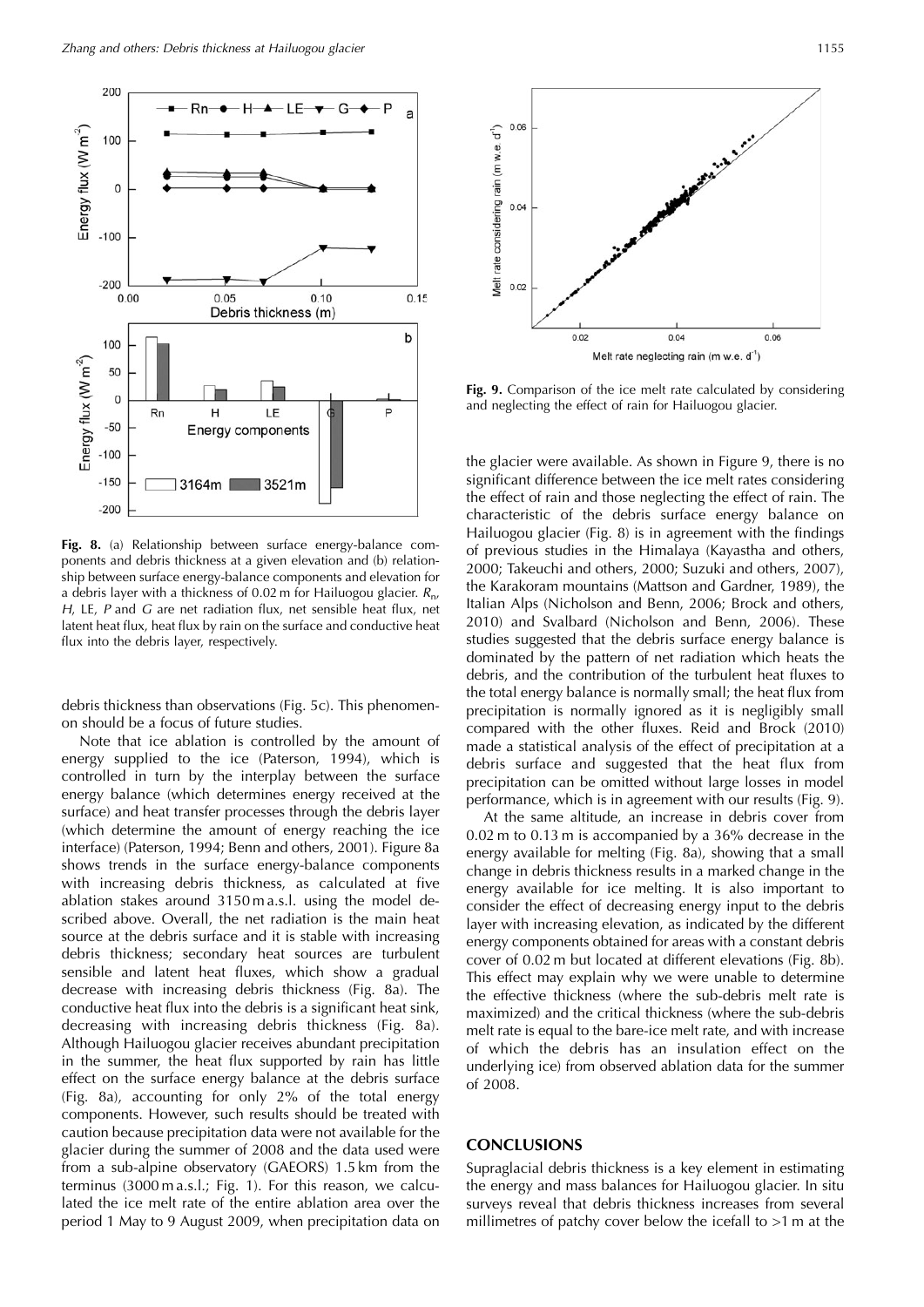terminus. An analysis of transverse and longitudinal profiles demonstrates a strong relationship between debris thickness and ASTER-derived thermal resistance. The spatial pattern of thermal resistance reflects broad-scale variations in debris extent and thickness, thereby supporting the use of thermal resistance as a proxy for debris thickness over large areas.

A surface energy-balance model has been presented, involving all components of the energy fluxes at the debris surface, which is able to accurately produce ice melt rates beneath various debris thicknesses on an annual timescale. By accounting for thermal resistance of the debris layer, this approach calculates the ice melt rate beneath the debris directly from meteorological data, without the need for detailed field surveys of the extent, thickness and thermal properties of debris covers. The main advantage of this approach is the requirement for fewer input variables and parameters. The data used, namely meteorological data and ASTER data, are likely to be available. Even if there are no meteorological observations, these data can come from reanalysis. Hence, this approach can be applied to the majority of debris-covered glaciers.

The ice-melt rates beneath debris covers on the entire ablation area of Hailuogou glacier were calculated by the model from daily mean meteorological variables and ASTER-derived thermal resistances. The nature of spatial variability in the ice melt rate reveals that debris thickness and its spatial continuity exert a strong influence on the spatial distribution of glacier melting: about 67% of the ablation area has undergone accelerated melting, whereas about 19% of the ablation area has experienced inhibited melting, and the sub-debris melt rate equals the bare-ice melt rate in only 14% of the ablation area.

## **ACKNOWLEDGEMENTS**

We thank the Gongga Alpine Ecosystem Observation and Research Station of the Chinese Ecological Research Network for providing the meteorological data. This research was supported by the National Basic Research Program of China (2007CB411501), the National Natural Science Foundation of China (40701032, 40801030), the National Essential Scientific Program of the Ministry of Science and Technology of China (2006FY110200), the Innovation Project of the Chinese Academy of Sciences (KZCX2-YW-GJ04), a Grant-in-Aid for Science Research (19253001) from the Ministry of Education, Culture, Sports, Science and Technology of Japan, and Grants of Young Scientists A (20686033, 21686045) of the Japan Ministry of Education, Science and Culture and Core Research for Evolutional Science and Technology (CREST), Japan Science and Technology Agency (JST). We also thank two anonymous reviewers and T. Scambos, Scientific Editor, for helpful comments and suggestions.

## **REFERENCES**

- Adhikary, S., K. Seko, M. Nakawo, Y. Ageta and N. Miyazaki. 1997. Effect of surface dust on snow melt. Bull. Glacier Res., **15**, 85–92.
- Benn, D.I., S. Wiseman and K.A. Hands. 2001. Growth and drainage of supraglacial lakes on the debris-mantled Ngozumpa Glacier, Khumbu Himal, Nepal. J. Glaciol., **47**(159), 626–638.
- Bishop, M.P., J.S. Kargel, H.H. Kieffer, D.J. MacKinnon, B.H. Raup and J.F. Shroder, Jr. 2001. Remote-sensing science and technology for studying glacier processes in high Asia. Ann. Glaciol., **31**, 164–170.
- Brock, B., A. Rivera, G. Casassa, F. Bown and C. Acuña. 2007. The surface energy balance of an active ice-covered volcano: Villarrica Volcano, southern Chile. Ann. Glaciol., **45**, 104–114.
- Brock, B.W., C. Mihalcea, M.P. Kirkbride, G. Diolaiuti, M.E.J. Cutler and C. Smiraglia. 2010. Meteorology and surface energy fluxes in the 2005–2007 ablation seasons at the Miage debris-covered glacier, Mont Blanc Massif, Italian Alps. J. Geophys. Res., **115**(D9), D09106. (10.1029/2009JD013224.)
- Fujisada, H., G.B. Bailey, G.G. Kelly, S. Hara and M.J. Abrams. 2005. ASTER DEM performance. IEEE Trans. Geosci. Remote Sens., **43**(12), 2707–2714.
- Han, H., Y. Ding and S. Liu. 2006. A simple model to estimate ice ablation under a thick debris layer. J. Glaciol., **52**(179), 528–536.
- Hay, J.E. and B.B. Fitzharris. 1988. The synoptic climatology of ablation on a New Zealand glacier. Int. J. Climatol., **8**(2), 201–215.
- Hock, R. and B. Holmgren. 2005. A distributed surface energybalance model for complex topography and its application to Storglacia¨ren, Sweden. J. Glaciol., **51**(172), 25–36.
- Iwata, S., O. Watanabe and H. Fushimi. 1980. Surface morphology in the ablation area of the Khumbu glacier. Seppyo, J. Jpn. Soc. Snow Ice, Special Issue 41, 9–17.
- Iwata, S., T. Aoki, T. Kadota, K. Seko and S. Yaaguchi. 2000. Morphological evolution of the debris cover on Khumbu Glacier, Nepal, beween 1978 and 1995. IAHS Publ. 264 (Symposium at Seattle 2000 – Debris-Covered Glaciers), 3–11.
- Kalnay, E. and 21 others. 1996. The NCEP/NCAR 40-year reanalysis project. Bull. Am. Meteorol. Soc., **77**(3), 437–471.
- Kayastha, R.B., Y. Takeuchi, M. Nakawo and Y. Ageta. 2000. Practical prediction of ice melting beneath various thickness of debris cover on Khumbu Glacier, Nepal using a positive degreeday factor. IAHS Publ. 264 (Symposium at Seattle 2000 – Debris-Covered Glaciers), 71–81.
- Kondo, J. 1994. Meteorology of water environment. Tokyo, Asakura. [In Japanese.]
- Kraus, H. 1975. An energy balance model for ablation in mountainous areas. IAHS Publ. 104 (Symposium at Moscow 1971 – Snow and Ice), 74–82.
- Li, J. and Z. Su, eds. 1996. Glaciers in the Hengduanshan. Beijing, Science Press. [In Chinese with English summary.]
- Mattson, L.E. and J.S. Gardner. 1989. Energy exchange and ablation rates on the debris-covered Rakhiot Glacier, Pakistan. Z. Gletscherkd. Glazialgeol., **25**(1), 17–32.
- Mattson, L.E., J.S. Gardner and G.J. Young. 1993. Ablation on debris covered glaciers: an example from the Rakhiot Glacier, Punjab, Himalaya. IAHS Publ. 218 (Symposium at Kathmandu 1992 – Snow and Glacier Hydrology), 289–296.
- McSaveney, M.J. 1975. The Sherman Glacier rock avalanche of 1964 – its emplacement and subsequent effects on the glacier beneath it. (PhD thesis, Ohio State University.)
- Mihalcea, C. and 7 others. 2008a. Spatial distribution of debris thickness and melting from remote-sensing and meteorological data, at debris-covered Baltoro glacier, Karakoram, Pakistan. Ann. Glaciol., **48**, 49–57.
- Mihalcea, C. and 7 others. 2008b. Using ASTER satellite and groundbased surface temperature measurements to derive supraglacial debris cover and thickness patterns on Miage Glacier (Mont Blanc Massif, Italy). Cold Reg. Sci. Technol., **52**(3), 341–354.
- Nakawo, M. and B. Rana. 1999. Estimate of ablation rate of glacier ice under a supraglacial debris layer. Geogr. Ann., Ser. A, **81**(4), 695–701.
- Nakawo, M. and G.J. Young. 1981. Field experiments to determine the effect of a debris layer on ablation of glacier ice. Ann. Glaciol., **2**, 85–91.
- Nakawo, M. and G.J. Young. 1982. Estimate of glacier ablation under a debris layer from surface temperature and meteorological variables. J. Glaciol., **28**(98), 29–34.
- Nakawo, M., S. Iwata, O. Watanabe and M. Yoshida. 1986. Processes which distribute supraglacial debris on the Khumbu Glacier, Nepal Himlaya. Ann. Glaciol., **8**, 129–131.